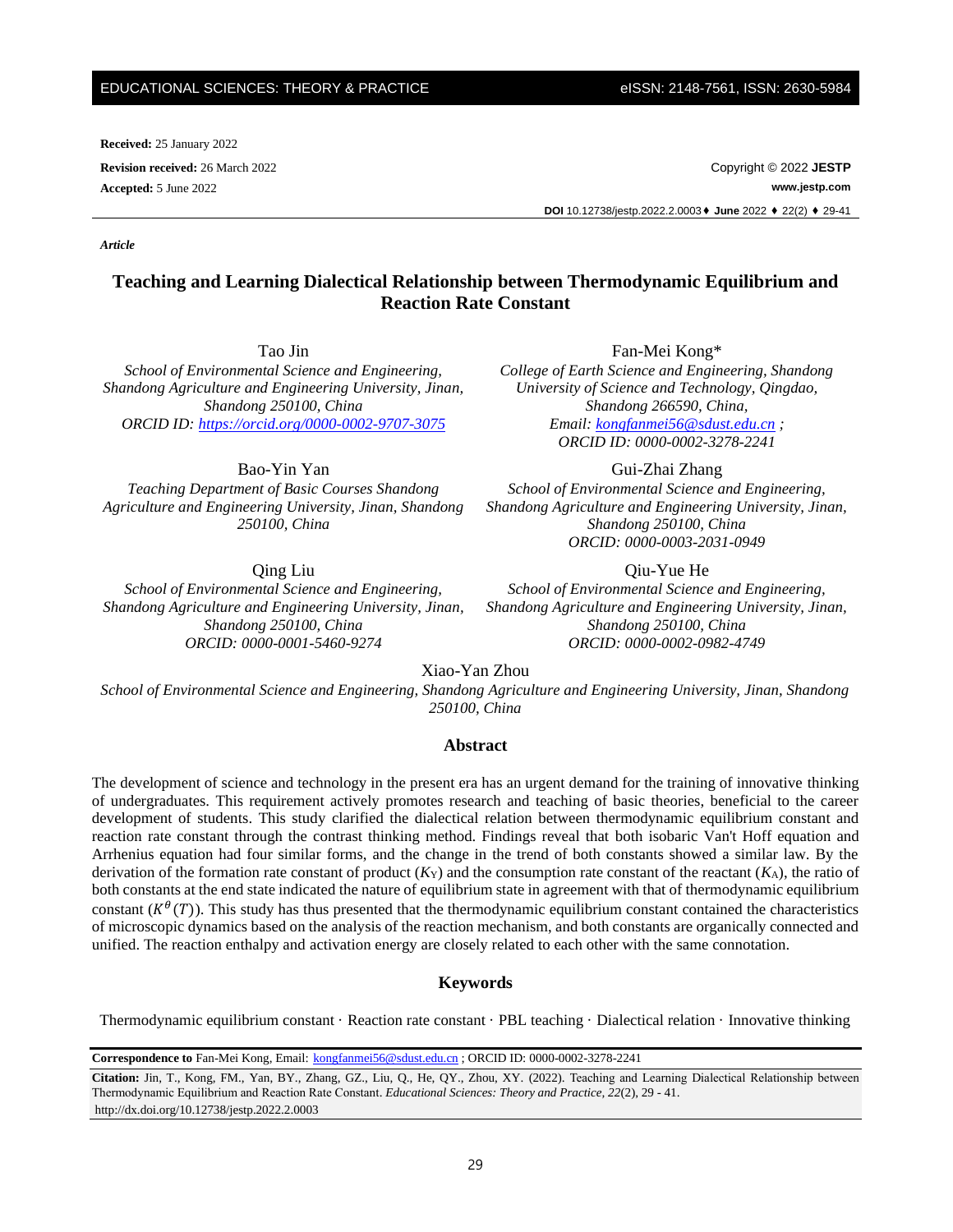Problem-Based Learning (PBL) is a set of teaching methods for designing learning situations based on problems. In 1969, Barrows, an American neurologist, pioneered the PBL teaching method at McMaster University in Canada, and it has become a popular teaching method in the world. PBL teaching is a studentcentered teaching method based on the real world. Under the guidance of teachers, the student-centered and problem-based teaching can be carried out through group discussions; data collection by students independently about problems, finding and solving problems, and cultivating the autonomous learning ability and innovative ability. PBL is very different from the traditional subject-based teaching method, and it emphasizes the active learning of students, rather than the teaching in the traditional way.

In order to improve the teaching effect, PBL method is also used in physical chemistry course at present. Physical chemistry is an important basic course, and it is also recognized as a difficult course to learn and teach due to aa very strong [logicality](http://www.youdao.com/w/logicality/#keyfrom=E2Ctranslation) and abstractness. Physical chemistry comprises theoretical basis of medicine, biology, chemical engineering, materials and other disciplines, and is called the soul of chemistry (Carter & Brickhouse, 1989; Mack & Towns, 2016; Sözbilir, 2004). This course plays a very important role in cultivating students' creative ability and improving their comprehensive quality. In addition, the development of economy, science and technology needs more and more innovative talents. Therefore, the educational researchers are more responsible for being in research of knowledgeable theories of learning. These efforts of the educational faculty deepen the research awareness of teaching and learning in higher education, which is related to discipline-specific subject matter and practices (Mack  $&$  Towns, 2016). Moreover, the adoption and persistence of research-based instructional strategies will make faculty to improve the quality of teaching and learning in undergraduate education and resolve the difficulties faced by learners.

Less research has been reported about the training of philosophical thinking method, and the introduction of philosophical ideas and thinking methods for studying physical chemistry. In the process of learning the basic theories and some concepts, undergraduate students generally cannot [completel](http://www.youdao.com/w/complete/#keyfrom=E2Ctranslation)y understand the relevant chemistry theories and their connotation nor can they accurately grasp the essential property of the concept. Moreover, a great deal of formulas, strong abstractness and logicality of concept are also vital reasons why students face difficulty in understanding them exactly. Besides, physical chemistry contains strong philosophical ideas, accompanied by distinctive theoretical and abstract characteristics.

A study of the influencing factors and basic principles of thermodynamics help analyze the thermodynamic equilibrium constant in detail. This also helps to understand fully some factors that affect the rate of production efficiency as with the decrease of petrochemical energy, the improvement of production efficiency is seen more urgent. Therefore, a new perspective of how to study effectively knowledge was required for students to understand the relationship between activation energy and reaction enthalpy For this purpose, in this work, the isobaric Van't Hoff equation and Arrhenius equation were taken as examples to illustrate the teaching beliefs because the two equations are widely used in the fields of material preparation (Kohout, 2021), organic synthesis (Asnin & Stepanova, 2018; Nuernberg, 2020), chemical reaction engineering (Batiot et al., 2021; Kohout, 2021; Koutek et al., 2020), geotechnical engineering (Kim et al., 2014), and so on. These equations therefore ideally suited to measure the students' learning difficulties.

The study discussed similarities and differences of isobaric Van't Hoff and Arrhenius equations; and how to derive the consistency of thermodynamic equilibrium constant and reaction rate constant. The mathematical principles and formula characteristics of isobaric Van't Hoff equation and Arrhenius equation were also discussed in order to comprehensively understand the differences in the related theories and connotation of the involved concepts. The difference of the connotation between thermodynamic equilibrium constant and reaction rate constant Liu et al. (2019); Villanueva-Cab et al. (2010) were also clarified using contrast thinking method. In addition, the dialectics relation of two physical quantities were also further expounded, revealing a consistency in the nature or meaning.

This work is expected to provide a reference for students to learn other similar problems by contrast thinking. The main objective of this study was to develop a rich belief which is beneficial to improve the teaching and learning quality when faculty talk about their teaching method and practice, especially in the more difficult basic curriculum in undergraduate education.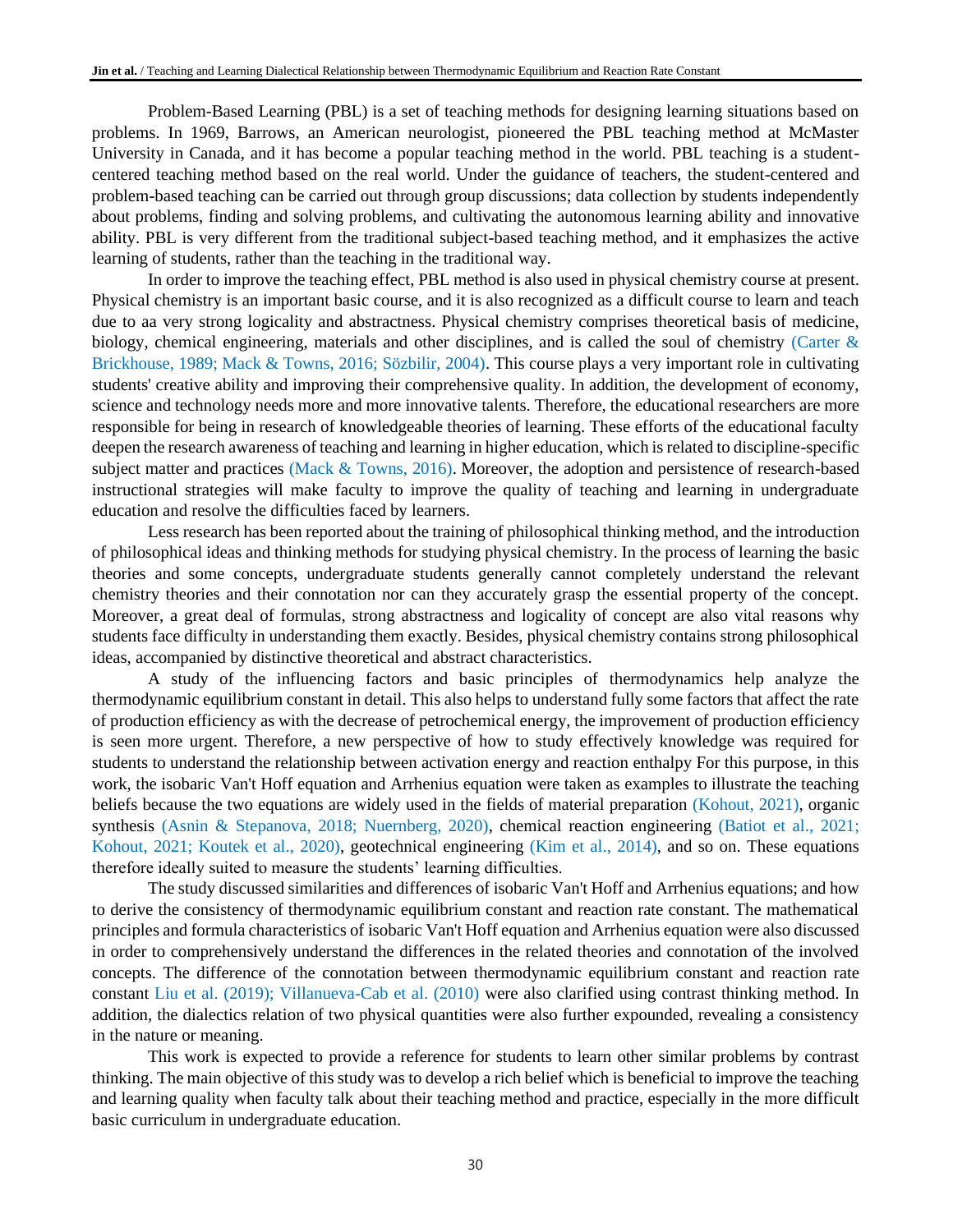#### **Literature review**

Several studies (Carter & Brickhouse, 1989; Sözbilir, 2004) have reported the causes of learning difficulties faced by students in physical chemistry. Their findings were based on data collected through a developed questionnaire on variables like student-controlled factor, course-related factor, and domain specific factor of chemistry. In addition, these studies focused on understanding of specific concepts in physical chemistry, whose results indicated that the learning difficulties in physical chemistry were quite different from each other. These results were based on students' views, which may be attributed to different levels of cognition, learning ability, and their own experiences.

Various types of problems can be applied in practical cases including thermodynamic calculation, and those involving in phase equilibrium models in geology, material science (Jin, Easton, Tang, et al., 2018; Jin, Easton, Yin, et al., 2018; Jin et al., 2015; Jin, Kong, et al., 2020) and chemical engineering (Junheng Fu et al., 2020) etc. With the development of social economy and industry, the higher utilization of raw materials inevitably is required and the yield will be of great concern for producers in order to strengthen the study of the theory of equilibrium movement. The thermodynamic equilibrium constant embodies exactly the composition of the system at the equilibrium state. In physical chemistry experiments, similar problems are often encountered. For example, sucrose hydrolysis is a commonly used experiment in biochemistry. It is a contradictory problem to increase [simultaneously](http://www.youdao.com/w/simultaneously/#keyfrom=E2Ctranslation) the hydrolysis reaction rate and conversion rate. Students do not know how to control the reaction conditions, because a higher reaction rate means that the concentration of the reactant is higher, and a larger conversion rate means that the concentration of the reactant is very low.

All such problems have a commonality of making use of the analyzing method, resolved through reproducible and repeatable methods such as Van't Hoff equation and Arrhenius equation. These two equations help in understanding the relationship between the reaction rate and equilibrium movement (the relationship between the reaction rate constant and the equilibrium constant). Although Arrhenius equation presents a more accurate relationship between the temperature and the reaction rate constant in most of elementary reactions, compared to that of Van't Hoff rule, a large amount of experiments has shown that the real elementary reactions are rare, and the relationship between chemical reaction rate and temperature is complicated. Some chemical reactions have almost no effect below a certain temperature. When the temperature reaches a certain value, the reaction is almost complete instantly, such as an explosion. The neutralization reaction is completed instantaneously at normal temperature, and no change in temperature is observed; some chemical reactions decrease with the increase of temperature, such as, NO and  $O_2$  to form  $NO_2$  (Jin et al., 2015; Jin et al., 2021; Jin, Xie, et al., 2019; Jin, Yin, et al., 2019).

Some reactants generate decomposition, gasification or other side reactions when reaction temperatures rise to a certain value. Especially, with the development of modern industry and science and technology, many reactions are often carried out under the catalysts or higher temperatures, and the relationship between the reaction rate and temperature is more complex. In summary, Arrhenius equation explains the effect of temperature on the reaction rate from a perspective of kinetics, compared with Van't Hoff rule, Arrhenius equation is more accurate due to the introduction of reaction activation energy. The isobaric Van't Hoff equation, on the other hand, explains the effect of temperature on the equilibrium constant from a perspective of thermodynamics, describing the effect of temperature on the reaction limit in essence. Obviously, there is one thing in common for Arrhenius equation and the isobaric Van't Hoff equation: both present an effect of temperature on the reaction rate, while one of the two equations is chemical thermodynamics and the other is chemical kinetics. Therefore, they have a dialectical relationship: unity and contradiction, and the further discussion is carried out by the establishment of reaction model and the proposal of kinetic mechanism of reaction.

## **Methodology**

# • *Research design*

The study adopted an experimental research design surrounding the investigations around isobaric Van't Hoff and Arrhenius equation. A learning difficulty diagnostic test was devised for this research with the objective to identify the actual learning difficulties in physical chemistry exhibited by students; and to find out ways how to improve their academic performance.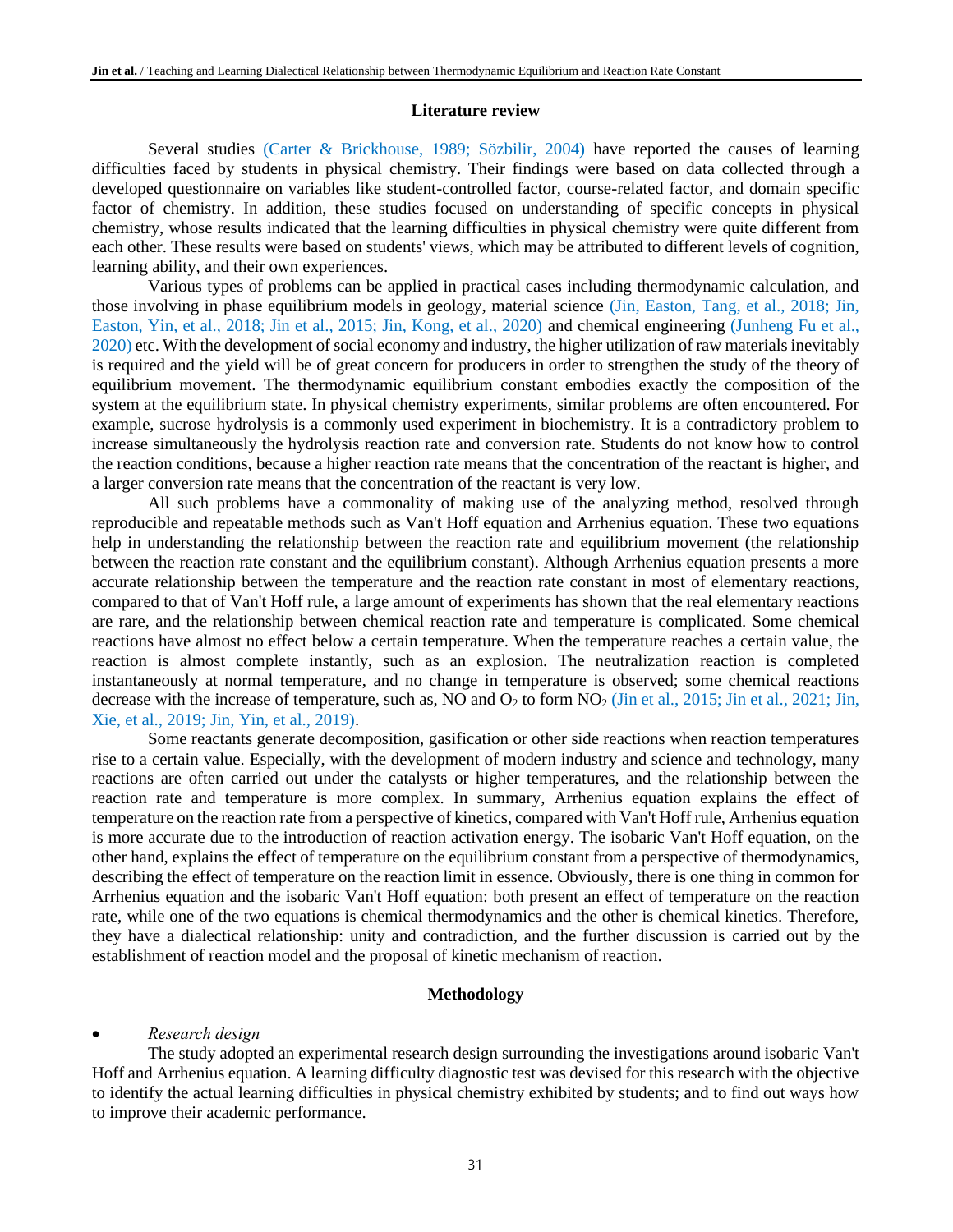# • *Research sample*

The sample of the study comprised 65 second-year university students of 2018-2019 (2 semester) who have been taught isobaric Van't Hoff and Arrhenius equation. The purposive sampling method was used to identify students with different grades.

# • *Research instruments and procedure*

PBL method was used to find out the main problems through discussion and comparison. A questionnaire was designed to understand students' understanding of the knowledge points of thermodynamic equilibrium constant and reaction rate constant.

# • *Data analysis*

The data was analyzed characteristically in the light of two equations Isobaric Van't Hoff Equation and Arrhenius Equation. These equations helped the derivation process, findings similarities and differences in the students' understanding of the knowledge points of thermodynamic equilibrium constant and reaction rate constant.

## **Theoretical framework**

## *i. Isobaric Van't Hoff Equation*

The isobaric Van't Hoff equation and the isotherm Van't Hoff equation were created by Jacobus Henricus van't Hoff (the Netherland Chemist, August 30, 1852-March 11, 1911, who won the first Nobel Prize in Chemistry in 1901). The isobaric Van't Hoff equation is mainly used to explore the effect of temperature on the thermodynamic equilibrium constant of chemical reaction, while the isotherm Van't Hoff equation evaluated the relation between Gibbs free energy of chemical reaction and thermodynamic equilibrium constant (Gilbert  $\&$ Treagust, 2009; Kim et al., 2014; Simonson et al., 2019).

It is important to analyze the prerequisites of two equations to profoundly grasp the connotation and characteristics of thermodynamic equilibrium constant, the mathematical principle, the physical model. The analysis process is as follows: Closed system without volume work:  $aA \rightarrow yY$  where a and y are the measurement coefficient of reactant (A) and product (Y), respectively. In this system, only ideal gas participates in the chemical reaction process, and all substance are in the standard state. Thus, Gibbs function of molar reaction can be expressed in equation (1).

$$
\Delta_{\rm r} G_{\rm m} = \Delta_{\rm r} G_{\rm m}^{\Theta} + RT \ln \frac{(c_{\rm Y})^{\nu} \cdot (c_{\rm Y}^{\Theta})^{-\nu}}{(c_{\rm A})^a \cdot (c_{\rm A}^{\Theta})^{-a}}
$$
(1)

The introduction of thermodynamic equilibrium constant  $(K^{\theta}(T))$ :

$$
K^{\theta}(T) = \frac{(c_Y)^y \cdot (c_Y^{\theta})^{-y}}{(c_A)^a \cdot (c_A^{\theta})^{-a}} = \frac{(c_Y)^y}{(c_A)^a} \quad (\theta \text{: standard pressure}, c_Y^{\theta} = 1; c_A^{\theta} = 1)
$$
 (2)

When the reaction reaches equilibrium,  $\Delta_{\rm r}G_{\rm m} = 0$ 

So, 
$$
\Delta_{\mathbf{r}} G_{\mathbf{m}}^{\theta} = -RT \ln K^{\theta}(\mathbf{T})
$$
 (3)

Equation (3) is the isotherm Van't Hoff equation (Peter & Julio 2010, Fu & Shen 2005), which shows the relation between Gibbs function of standard molar reaction and thermodynamic equilibrium constant.

The standard chemical potential  $(\mu_B^{\theta})$  is only a function of temperature, and Gibbs function of standard molar reaction ( $\Delta_r G_m^{\theta} = \sum_B n_B \mu_B^{\theta}$ ),  $\Delta_r G_m^{\theta}$  is also only a function of temperature. Similarly, thermodynamic equilibrium constant  $(K^{\theta}(T))$  is only a function of temperature; moreover, this constant is a dimensionless constant (or the unit considered to be 1), which reflects the characteristics of compositions at equilibrium state, indicating the ratio of the concentration of product to the concentration of reactant. Therefore, to increase the yield or product concentration, the chemical equilibrium need shift towards the product or shift towards the right direction and understand how to change the related reaction conditions will be very important for the problem.

The known conditions:  $K^{\theta}(T_0)$  or  $\Delta_r G_m^{\theta}(T_0)$  and reaction enthalpy  $\Delta_r H_m^{\theta}(T_0)$  at  $T_0$  temperature is used to find out how find the constant  $K^{\theta}(T_1)$  at  $T_1$  temperature, and this problem can be solved by isobaric Van't Hoff equation (such as definite integral form).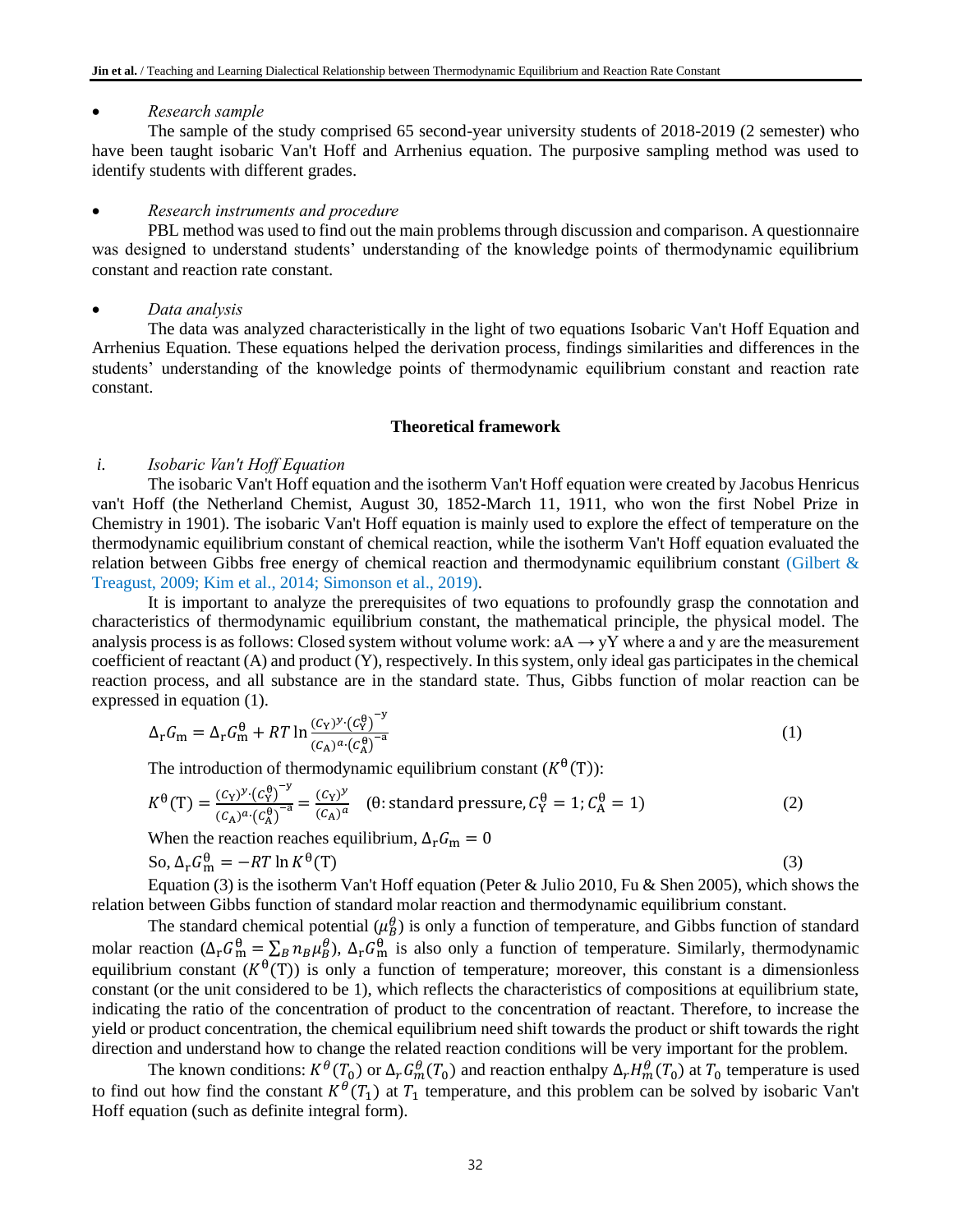The derivation process (to simplify the formula form, temporarily ignoring some conditions, such as  $\theta$ , m (per moL) and r (reaction)) is as follows:

There is a certain T temperature in the above-mentioned system,  $\Delta G = \Delta H - T(\Delta S)$ Or deformation:

$$
-\Delta S = \frac{\Delta G - \Delta H}{T} \tag{4}
$$

At isobaric condition, the fundamental equation of thermodynamics of Gibbs free energy:

$$
dG = -s dT \tag{5}
$$

At isobaric condition, a new relation is available from (5):

$$
\left(\frac{\partial \Delta G}{\partial T}\right)_p = -\Delta S\tag{6}
$$

Combining (4) and (6):

$$
\left(\frac{\partial \Delta G}{\partial T}\right)_p = \frac{\Delta G - \Delta H}{T} \tag{7}
$$

Then,  $\left(\frac{\Delta G}{T}\right)$  $\frac{dG}{T}$ ) finds the partial derivative of T:

$$
\left[\frac{\partial \left(\frac{\Delta G}{T}\right)}{\partial T}\right]_p = \frac{T\left(\frac{\partial \Delta G}{\partial T}\right)_p - \Delta G \left(\frac{\partial T}{\partial T}\right)_p}{T^2} \tag{8}
$$

Substituting (7) into (8):

$$
\left[\frac{\partial \left(\frac{\Delta G}{T}\right)}{\partial T}\right]_p = -\frac{\Delta H}{T^2} \tag{9}
$$

Equation (9) is Gibbs-Helmholtz equation (Peter & Julio, 2010; Fu & Shen, 2005) ( $\Delta G$  can be changed to  $\Delta_r G_m^{\theta}$ ;  $\Delta H$  can be changed to  $\Delta_r H_m^{\theta}$  at per moL and standard pressure condition, as shown in equations from (10) to (13)).

This equation was devised by two renowned scientists: Josiah Willard Gibbs, American Physical Chemist, Mathematical Physicist (February 11, 1839-April 28, 1903) proposed the concepts of Gibbs free energy and chemical potential etc., and clarified the essence of phenomena such as chemical equilibrium, phase equilibrium, and surface adsorption etc. Gibbs was one of the founders of Chemical Thermodynamics. The second scientist, Hermann Von Helmholtz was a German Physicist, Physiologist, Biophysicist (October 31, 1821- September 8, 1894) who had first proposed the Law of conservation of energy mathematically.

Then, substituting (3) into (9): 
$$
\left[\frac{\partial(-R \ln K^{\theta})}{\partial T}\right]_p = -\frac{\Delta_r H_m^{\theta}}{T^2}
$$
;  
\nOr deformation:  
\n
$$
\frac{d(\ln K^{\theta})}{dT} = \frac{\Delta_r H_m^{\theta}}{RT^2}
$$
\n(10)  
\nTherefore, equation (10) is the isobaric Van't Hoff equation (Acosta-Cabronero et al., 2010: Jinhor

Therefore, equation (10) is the isobaric Van't Hoff equation (Acosta-Cabronero et al., 2010; Jinhong Fu et al., 2005), which shows the relation between the temperature and thermodynamic equilibrium constant, and the relation is obviously related to the reaction enthalpy of standard molar ( $\Delta_r H_m^{\theta}$ ).

The equation can be explained thus:

When the change of heat capacities of all substance in the above-mentioned system is zero, that is to say,  $\Delta_r C_{p,m} = \sum_B v_B C_{p,m} = 0$ ,  $\Delta_r H_m^{\theta}$  is a constant (when  $\Delta_r C_{p,m} \neq 0$ ,  $\Delta_r H_m^{\theta}$  is not a constant.

The definite integral, indefinite integral, and exponential forms can be obtained from equation (10), as shown in equations  $(11)$  to  $(13)$ .

$$
\ln \frac{\kappa^{\theta}(T_1)}{\kappa^{\theta}(T_0)} = -\frac{\Delta_r H_m^{\theta}}{R} \left(\frac{1}{T_1} - \frac{1}{T_0}\right) \tag{11}
$$

$$
\ln K^{\theta}(T) = -\frac{\Delta_r H_m^{\theta}}{RT} + C
$$
 (C is a constant) (12)

$$
K^{\theta}(T) = A \cdot e^{\frac{-\Delta_r H_m^{\theta}}{RT}} \text{ (A is a pre-exponential factor)}
$$
\nIn equation (13),  $A > 0, R > 0$ , derivation: (13)

$$
\frac{\partial K^{\theta}(T)}{\partial T} = Ae^{-\frac{\Delta_r H_m^{\theta}}{RT}} \frac{\Delta_r H_m^{\theta}}{R} \frac{1}{T^2}
$$
\n(14)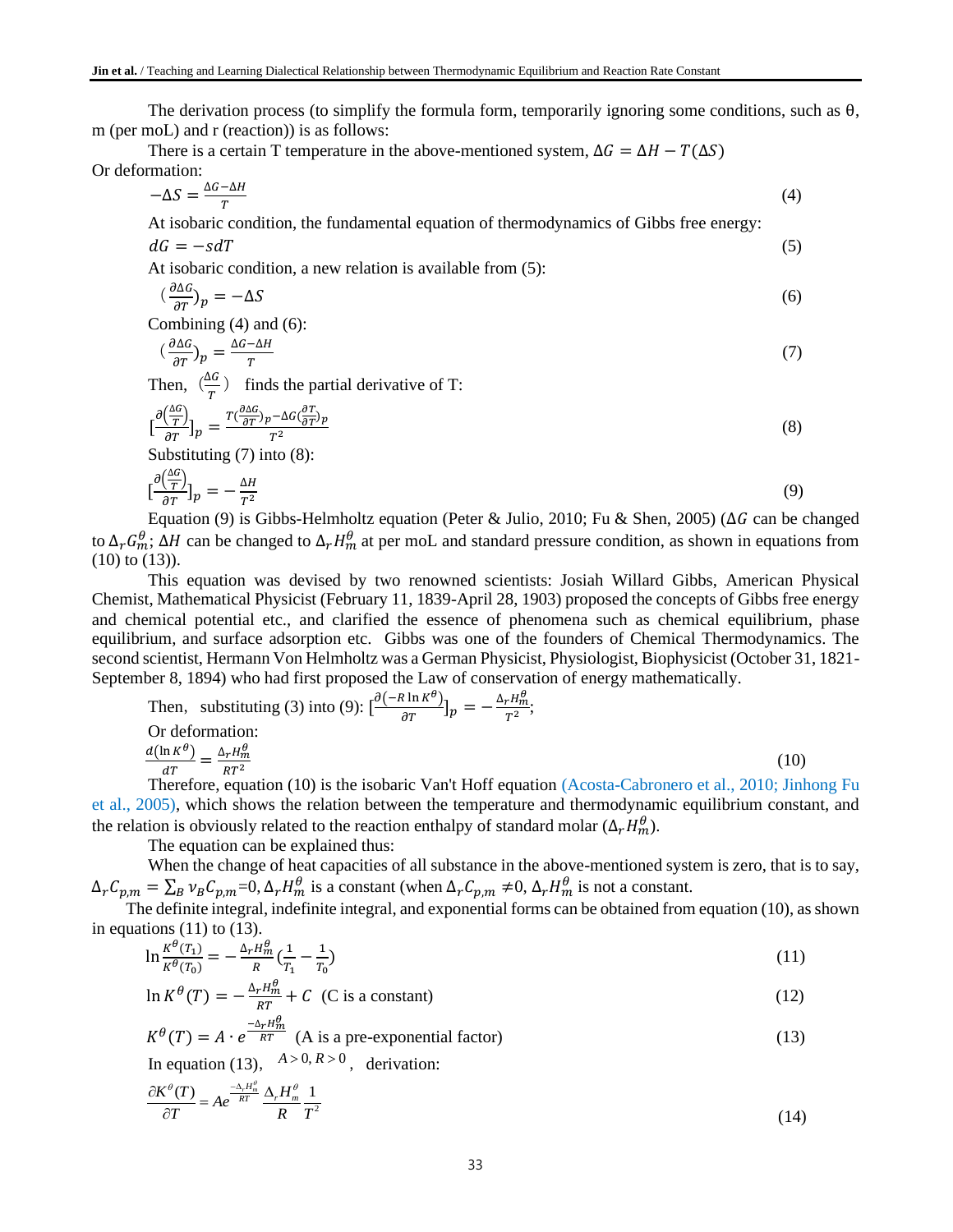Figure 1 indicates that the relationship (solid line curve) between thermodynamic equilibrium constant  $(K^{\theta}(T))$  and temperature (T) is related to the reaction enthalpy. Here,  $\Delta_r H_m^{\theta} > 0$  endothermic reaction, and the derivative is greater than zero, so  $K^{\theta}(T)$  increases with the increase of temperature. However, when the temperature increases, the corresponding value of derivative decreases gradually and tends to become zero, so the change trend is firstly fast and then slow.

Subsequently,  $\Delta_r H_m^{\theta} < 0$  exothermic reaction,  $K^{\theta}(T)$  decreases with the increase of temperature, similarly, the change trend is also fast in the lower temperature range, [subsequentl](http://www.youdao.com/w/subsequent/#keyfrom=E2Ctranslation)y, slow in the higher temperature range, as shown in Figure 1.



**Figure.1**. The relation between reaction rate constant (K), thermodynamic equilibrium constant ( $K^{\theta}(T)$ ) and *temperature (T)*

### *ii. Arrhenius Equation*

Arrhenius equation was created by Svante August Arrhenius (Swedish chemist, February 19, 1859, October 2, 1927, who won the Nobel Prize in Chemistry in 1903). This equation mainly discusses the effect of temperature on the reaction rate constant (Jinhong Fu et al., 2005). Nevertheless, this effect relation was first summarized by Van't Hoff in 1884 based on a great number of experimental results: for most chemical reactions, the reaction rate increases with the increase of temperature. The effect of temperature on concentration is generally negligible, so the change of reaction rate with temperature is reflected in the change of rate constant with temperature. A large number of experiments show that the reaction rate becomes  $2~4$  times for every 10 K increase in the reaction temperature for a homogeneous thermochemical reaction:  $\frac{K(T_0+10 K)}{K}$  $\frac{1}{K_{T_0}} \approx 2$ ~4. Although plentiful of experiments have shown that Van't Hoff rule is not accurate, especially, when data is lacking, it is still useful to roughly calculate the change in reaction rate with temperature. However only when the reaction temperature is not very high, or the change range of temperature is not very large too, the Van't Hoff rule provides the valuable results. In 1889, Arrhenius further analyzed the dependence of the reaction rate on temperature, and explained the equation from the perspective of principle, and proposed the existence of "energy barrier" in the reaction. E<sup>a</sup> is the experimental activation energy and approximately constant independent of temperature, in fact, this experimental activation energy is in relation to the temperature:  $E_a = E_c + \frac{1}{2}$  $\frac{1}{2}RT$  ( $E_c$  is the theoretically critical activation energy which is a fixed value independent of temperature, when the temperature T is not very

high,  $E_a \approx E_c$ , and the activation energy of the reaction is relatively low (50-240 KJ·mol-1)). Moreover, four forms of Arrhenius equation are similar to that of isobaric Van't Hoff equation, and the differential expression, definite integral, indefinite integral, and exponential forms can be shown from (15) to (18) equation.

$$
\frac{d\ln k}{dx} = \frac{E_a}{R^2}
$$
 (15)

$$
\frac{dT}{dT} = -\frac{E_a}{R} \left( \frac{1}{T} - \frac{1}{T} \right) \tag{15}
$$

$$
\ln k = -\frac{E_a}{RT} + C^*
$$
\n
$$
(17)
$$
\n
$$
\ln k = -\frac{E_a}{RT} + C^*
$$

$$
k = A^* \cdot e^{-\frac{E_a}{RT}} \tag{18}
$$

For equation (18), derivation:

$$
\frac{\partial K}{\partial T} = A^* \cdot e^{-\frac{E_a}{RT}} \cdot \frac{E_a}{R} \frac{1}{T^2}
$$
 (19)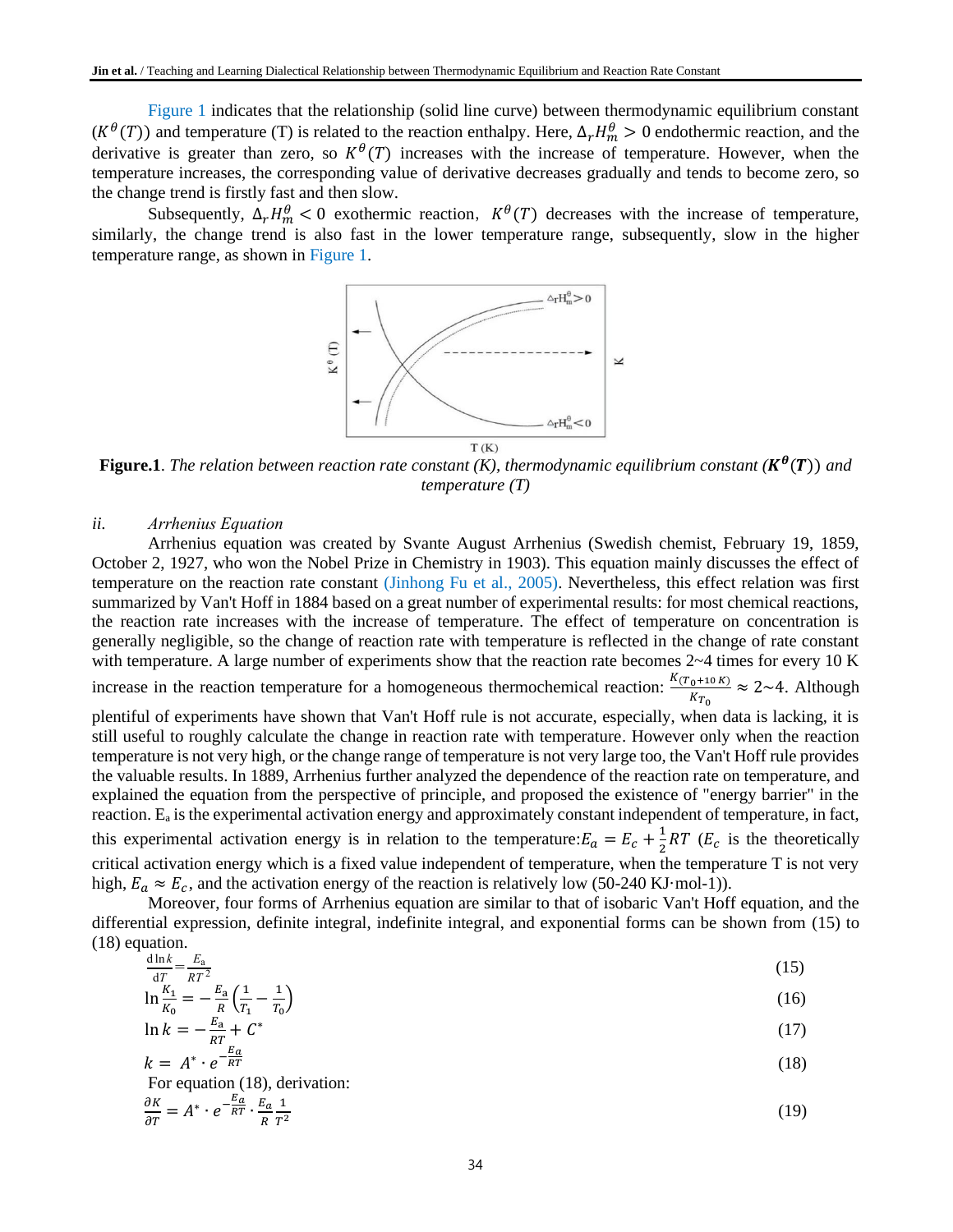Where  $E_a$  is usually constant greater than zero, and  $C^*$  is a constant, and  $A^*$  is a pre-exponential factor. Figure 1 indicates the relationship between reaction rate constant (K) and temperature (T). Thus, the change trend of reaction rate constant (K) with the increase of temperature is similar with that of  $K^{\theta}(T)$ , as shown in dotted line in Figure 1.

The change trend is also fast in the lower temperature range, [subsequentl](http://www.youdao.com/w/subsequent/#keyfrom=E2Ctranslation)y, slow in the higher temperature range. Of course, when the change range of temperature is large, Arrhenius equation needs to be amended due to errors, such as the following formula is often used to modify the Arrhenius equation:  $k = A^* \left( \frac{T_1}{T_1} \right)$  $\frac{T_1}{T_0}\big)^n \cdot e^{-\frac{E_a}{RT}}$ , or  $k =$ 

 $A^* \cdot e^{-\left(\frac{E_a}{RT}\right)^{\beta}}$  (Peter & Julio, 2010; Fu & Shen, 2005) (The value of n is in the range of -1 and 1, when n=0, the equation is the unmodified Arrhenius equation; the dimensionless  $\beta$  is also constant, in addition,  $E_a$  is also an important factor affecting the reaction rate constant, generally, the higher activation energy is beneficial to the reaction at higher temperature, and lower activation energy is beneficial to the reaction at lower temperature. But we only discussed the constant activation energy too in this work).

# **Results and Discussion**

• *Nature of Students' Learning Difficulty*

Table 1 reveals the nature of students' learning difficulty and the number of students with such a difficulty in isobaric Van't Hoff and Arrhenius equations. These percentage values were rounded off to the nearest whole number.

| <b>Question</b> | <b>Content of Isobaric</b>                  |                                                              | <b>Number and</b> |
|-----------------|---------------------------------------------|--------------------------------------------------------------|-------------------|
| number          | Van't Hoff and                              | <b>Nature of learning difficulties</b>                       | percentage of     |
|                 | <b>Arrhenius equation</b>                   |                                                              | difficulties      |
| 1               | Definition of isobaric                      | Inability to differentiate isobaric Van't Hoff and           | 31(48%)           |
|                 | Van't Hoff and Arrhenius Arrhenius equation |                                                              |                   |
|                 | equation                                    | Inability to understand the relationship of thermodynamic    | 36(55%)           |
|                 |                                             | equilibrium constant and reaction rate constant              |                   |
| $\overline{2}$  | Characteristics of Van't                    | Inability to write various formula forms: differential,      | 30(46%)           |
|                 | <b>Hoff and Arrhenius</b>                   | integral, and exponential form                               |                   |
|                 | equation                                    | Inability to recognize the different role of temperature in  | 33(51%)           |
|                 |                                             | both equations                                               |                   |
|                 |                                             | Inability to describe the difference of activation energy    | 42(65%)           |
|                 |                                             | and reaction enthalpy                                        |                   |
| 3               | Effect factors of                           | Inability to identify the effect of temperature on constants | 36(55%)           |
|                 | thermodynamic                               | Inability to understand the production nature of activation  | 37(57%)           |
|                 | equilibrium constant and                    | energy at the level of atom (micro perspective)              |                   |
|                 | reaction rate constant                      |                                                              |                   |
| 4               | Definition of                               | Inability to understand the definition and unit of reaction  | 48(74%)           |
|                 | thermodynamic                               | rate constant in different grades                            |                   |
|                 | equilibrium constant and                    | Inability to write the formula of thermodynamic              | 35(54%)           |
|                 | reaction rate constant                      | equilibrium constant in isothermal equation                  |                   |
|                 |                                             | Inability to derive the process of isobaric Van't Hoff       | 54(83%)           |
| 5               | Physical model of                           | Inability to understand the dialectical relations of two     | 36(55%)           |
|                 | thermodynamic                               | equations                                                    |                   |
|                 | equilibrium constant and                    | Inability to understand the difference of reaction rate and  | 40(62%)           |
|                 | reaction rate constant                      | rate constant                                                |                   |
|                 |                                             | Inability to understand the rate constant at per unit        | 38(58%)           |
|                 |                                             | concentration                                                |                   |
|                 |                                             | Inability to understand the consistency of two constants in  | 54(83%)           |
|                 |                                             | reversible process model at per unit concentration           |                   |

**Table 1.** *Nature of Students' Learning Difficulty Experienced by Students in Isobaric Van't Hoff and Arrhenius Equation, Total Number and Percentage (%) of Difficulties about 65 Students in 2018-2019 (2 Semester)*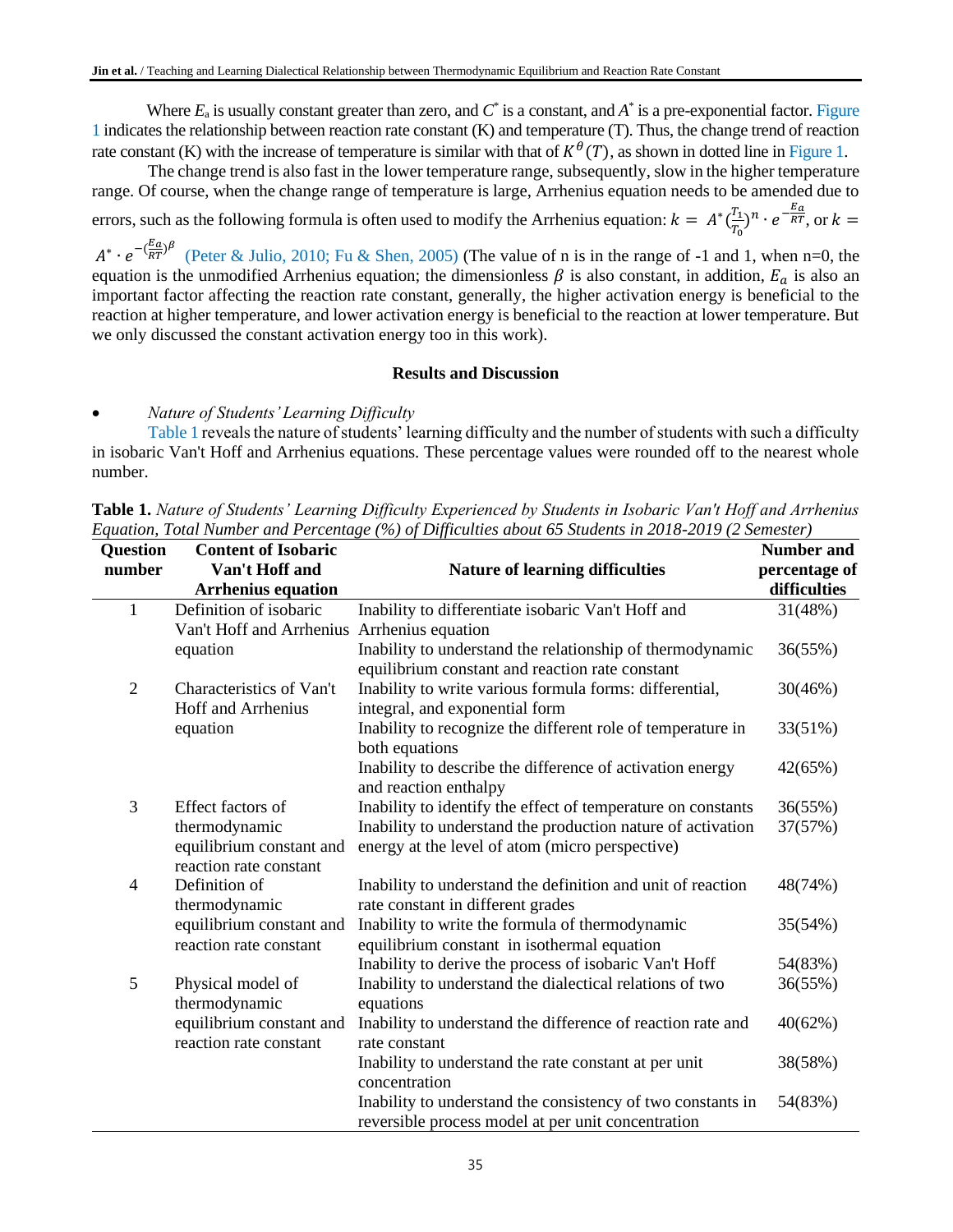The nature of learning difficulty and percentage of occurrence (in brackets) experienced by students in learning isobaric Van't Hoff and Arrhenius equations were obtained by use of the above test. As showed in Table 1, the difficulties were as below: inability to understand the relationship of thermodynamic equilibrium constant and reaction rate constant 36(55%); inability to describe the difference of activation energy and reaction enthalpy 42(65%); inability to understand the production nature of activation energy at the level of atom (micro perspective) 37(57%); inability to understand the definition and unit of reaction rate constant in different grades 48(74%); inability to derive the process of isobaric Van't Hoff 54(83%); Inability to understand the consistency of two constants in reversible process model at per unit concentration 54(83%), etc..

The percentage values of difficulties based on different questions were obviously different, due to all kinds of reasons, for example, the basic knowledge of mathematics was insufficient (inability to write the formula of thermodynamic equilibrium constant in isothermal equation, and inability to derive the process of isobaric Van't Hoff); and the basic knowledge of the previous chapters is insufficient (inability to understand the reversible process. Some basic concepts were also not understood clearly too (activation energy, reaction enthalpy, and reversible process, etc.).

# • *Solving Problems through Group Discussion with Contrast Thinking Method*

In modern philosophical methodology, contrast thinking is a basic form of thinking, and it not only has important philosophical significance, but also has a great practical application value. Therefore, this kind of thinking training is also beneficial for students to improve their thinking ability. Table 2 shows the effect of the study of second-year university students with 71 in 2019-2020 (2 semester) and 59 in 2020-2021 (1 semester) after group discussion on the targeted problems.

| <b>Question</b><br>number | <b>Content of isobaric</b><br>Van't Hoff and<br><b>Arrhenius equation</b> | Revealed reasons and nature corresponding to Table 1<br>through discussion by contrast method | <b>Total number and</b><br>percentage of<br>improvement |
|---------------------------|---------------------------------------------------------------------------|-----------------------------------------------------------------------------------------------|---------------------------------------------------------|
| 1                         | Definition of isobaric                                                    | Isobaric Van't Hoff belongs to thermodynamic theory, the                                      | $60(85\%)$ , 41(70%)                                    |
|                           | Van't Hoff and                                                            | effect of enthalpy and temperature on equilibrium constant.                                   |                                                         |
|                           | Arrhenius equation                                                        | Arrhenius equation belongs to kinetic theory, the effect of                                   |                                                         |
|                           |                                                                           | activation energy and temperature on rate constant                                            |                                                         |
|                           |                                                                           | Equilibrium constant has no time effect                                                       | 53(75%), 51(86%)                                        |
|                           |                                                                           | Reaction rate constant has time effect, but both can be derived<br>at per unit concentrations |                                                         |
| 2                         |                                                                           | Characteristics of Van't Ability to write various formula forms: differential, integral,      | 54(76%), 44(74%)                                        |
|                           | <b>Hoff and Arrhenius</b>                                                 | and exponential form                                                                          |                                                         |
|                           | equation                                                                  | The effect of temperature on equilibrium movement is                                          | $50(71\%)$ , 43(73%)                                    |
|                           |                                                                           | essentially caused by the different effects on forward and                                    |                                                         |
|                           |                                                                           | reverse reaction rates.                                                                       |                                                         |
|                           |                                                                           | Ability to describe the relation of activation energy and                                     | 53(75%), 47(80%)                                        |
|                           |                                                                           | reaction enthalpy                                                                             |                                                         |
| 3                         | Effect factors of                                                         | Ability to identify the acceleration effect essence of                                        | $60(85\%)$ , 47 $(80\%)$                                |
|                           | thermodynamic                                                             | temperature on constants                                                                      |                                                         |
|                           | equilibrium constant                                                      | Ability to reveal the essence of activation energy at the level of                            | $60(85\%)$ , 48(81\%)                                   |
|                           | and reaction rate                                                         | atom (micro perspective)                                                                      |                                                         |
|                           | constant                                                                  |                                                                                               |                                                         |
| 4                         | Definition of                                                             | Ability to write the definition and different unit of reaction rate                           | 62(87%), 53(89%)                                        |
|                           | thermodynamic                                                             | constant in different grades                                                                  |                                                         |
|                           | equilibrium constant<br>and reaction rate                                 | Ability to reveal the origin of thermodynamic equilibrium<br>constant in isothermal equation  | $67(95\%)$ , 59 $(100\%)$                               |
|                           | constant                                                                  | Ability to derive the process of isobaric Van't Hoff                                          | 52(73%), 41(70%)                                        |
| 5                         | Physical model of                                                         | Ability to reveal the dialectical relations of two equations                                  | 53(75%), 44(74%)                                        |
|                           | thermodynamic                                                             | Ability to differentiate the difference of reaction rate and rate                             | 65(92%), 59(100%)                                       |
|                           | equilibrium constant                                                      | constant                                                                                      |                                                         |
|                           | and reaction rate                                                         | Reaction rate is the rate constant at per unit concentration                                  | 62(88%), 56(95%)                                        |
|                           | constant                                                                  | Ability to understand the consistency of two constants in                                     | 53(75%), 44(74%)                                        |
|                           |                                                                           | reversible process model at per unit concentration                                            |                                                         |

**Table 2.** *Improvement of Students' Learning Experienced in Isobaric Van't Hoff and Arrhenius Equation, Total Number and Percentage (%) of Difficulties of Students with 71 students in 2019-2020 (2 Semester) and 59 students in 2020-2021 (1 Semester), respectively.*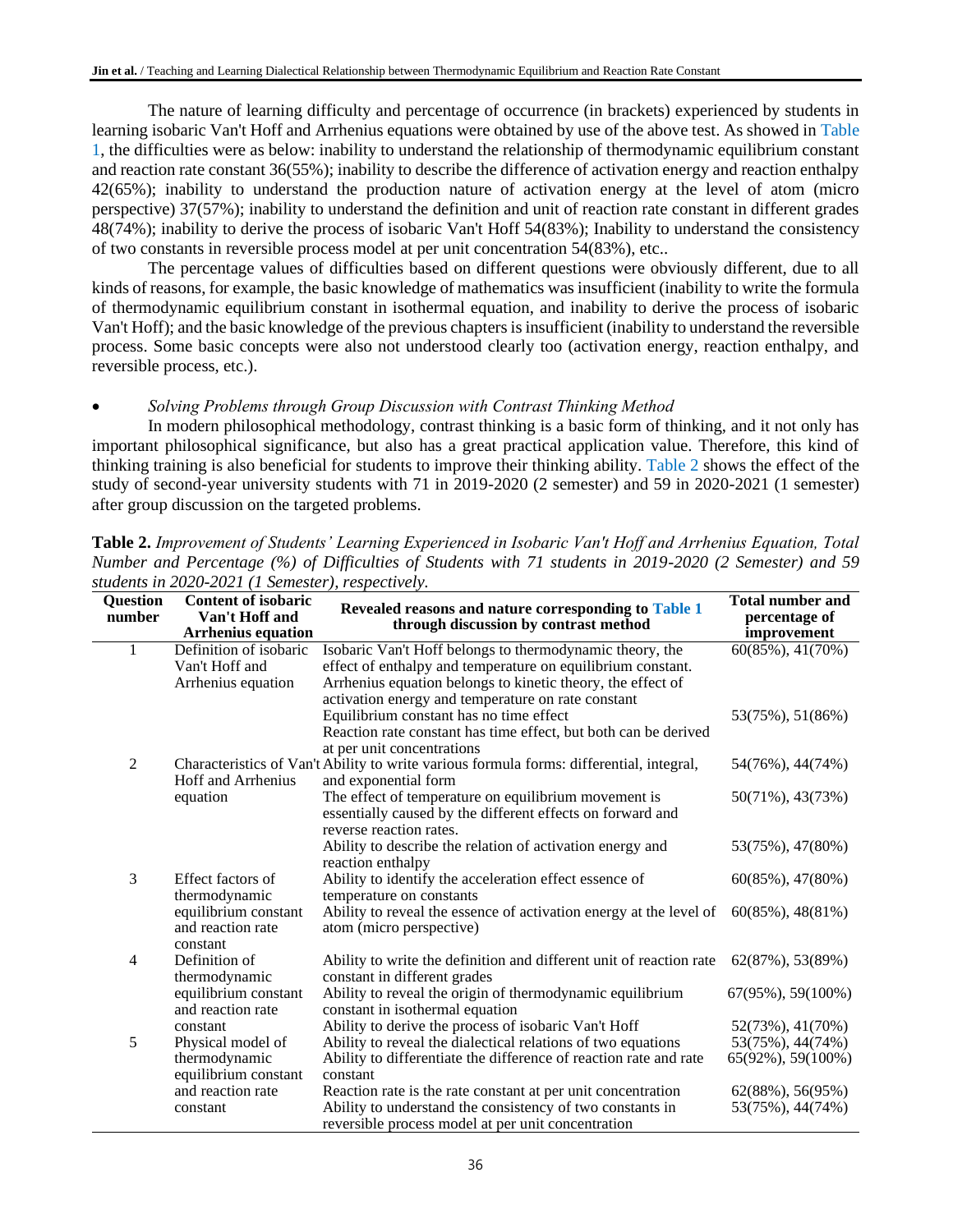The improvement of learning and percentage of occurrence (in brackets) experienced by students in learning isobaric Van't Hoff and Arrhenius equations, were obtained by use of the above test. As showed in Table 2, the obvious improvement was as follows:

Students can discern equilibrium constant with time effect and reaction rate constant without time effect, and the total number and percentage of improvement of students out of 71 students in 2019-2020 (2 semester) and 59 students in 2020-2021 (1 semester) are 53(75%) and 51(86%), respectively; these students (percentage of improvement) with 50(71%) and 43(73%) can reveal the essential effect of temperature on equilibrium movement, compared to 29(45%)) (obtained from 36(55%) in 65 students); these students (percentage of improvement) with 53(75%) and 44(74%) can understand the dialectical relations of two equations and the consistency of two constants in reversible process model at per unit concentration, compared to 11(17%) (obtained from 54(83%) in 65 students).

It can be seen that the designed main problems promoted the understanding through group discussion with contrast method. The problem-based learning method enabled students to grasp the main contradictions and explore the essence from the details. The contrast thinking created the concept of complementarity in the philosophical sense. In the basic principles of modern philosophy, the dialectics suggested that all opposites were interdependent, and their conflict will never end in the complete victory of one side, but always in the interaction of the two sides (Jin, Yin, et al., 2019; Jin, Zhang, et al., 2020).

Therefore, in the current study, both teachers and students were aware that comparison was multifactorial, and even considered the role of relative factors to establish comprehensive factors. If both teachers and students followed these basic principles of comparative philosophy, they could find differences in similarity, and find the similarity in different. This similarity of two equations included the form of equation, the effect of temperature, and the difference included the constant and activation energy and/or enthalpy.

Obviously, both teachers and students compared the main contradictions and differences in the main aspects of the contradiction, they could not only compare the related thinking methods in terms of philosophical basic principles such as function and methodology, but also compared some concrete and practical cases based on the actual problem-solving guidance, and then guide the students to summarize: the primary and secondary contradictions. "Core problems" and "Main characteristics" were often described as the main contradiction; in life practice, the primary problems were usually expressed as "grasp the mainstream", or "direction". Here, this mainstream of two equations was the definition and the origin of thermodynamic equilibrium constant and reaction rate constant. Only when students really knew the origin of these two constants could they truly understand their differences and similarities.

In short, in the education and training of students, schools and teachers not only paid attention to the development of students' physical and mental health, but also cultivated students' good thinking quality. Because, only when students faced good thinking habits, could they exert their creativity and subjective initiative in future work. Next, the comparison method was used to deduce these two equations and the consistency of these two constants based on the group discussions and the designed problems. A new perspective based on a reversible reaction model was also used to clarify the relationship between these two constants, reflecting innovative thinking.

# • *Thermodynamic Equilibrium Constant and Reaction Rate Constant*

The above system aA→yY can still be used as an example, and the reaction conditions were the same as well. The reaction rate  $v = -\frac{d\zeta_A}{g dt} = \frac{dC_Y}{y dt}$ , was just only one value in the same system. In order to clarify the reaction characteristics and efficiency of different substances, the system's reaction rate was presented by the formation rate of product or the consumption rate of reactant, such as:

$$
\frac{dC_Y}{dt} = K_Y \cdot (C_A)^a \text{ or } \frac{dC_Y}{dt} = K_Y \cdot (C_A)^n
$$
\n
$$
-\frac{dC_A}{dt} = K_A \cdot (C_A)^a \text{ or } -\frac{dC_A}{dt} = K_A \cdot (C_A)^m
$$
\n(20)

 $(n, m)$  is the experimental value, respectively)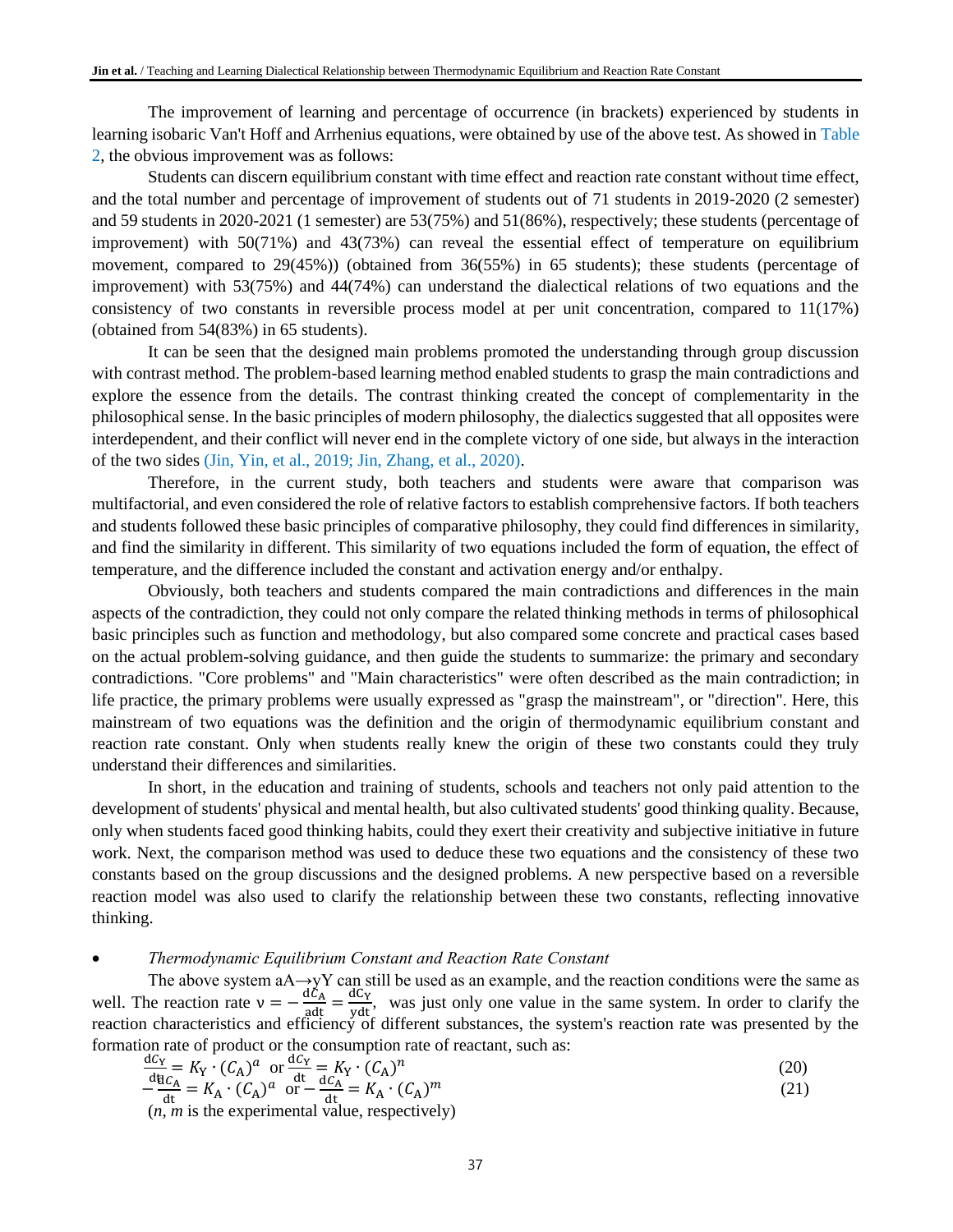

**Figure 2**. *The relation curve of the reactant/product concentration and time in the reaction process*

Figure 2 shows the relation between the reactant/product concentration and time, and the reaction rate constant can be obtained by the slope of the curve at a time. In fact, the reaction rate (ν) was equal to the reaction rate constant (*K*) at per unit concentration:  $K_Y = \frac{dC_Y}{dt}$  $\frac{dC_Y}{dt}$  or  $K_A = -\frac{dC_A}{dt}$  $\frac{\partial C_A}{\partial t}$ , thus, two formulas divide each other (equations  $(20)$  and  $(21)$ ) as below:

$$
\frac{K_Y}{K_A} = \frac{dC_Y}{-dC_A} \tag{22}
$$

This formula means that the ratio of the reaction rate constant  $(K_Y)$  expressed by the product to the reaction rate constant  $(K_A)$  expressed by the reactant is equal to the ratio of the changed amount of concentration at this time. The slope  $(K_Y)$  at each point (time) can be denoted as a reaction rate at this time, such as  $K_{Y_1} = \frac{dC_{t_1}}{dt_1}$  $dt_1$ at  $t_1$  time. Although *d*t trends to be equal to zero, the slope faced a definitely trivial change at  $(t_1+dt)$  time, that is to say, the slope of curve was gradual, therefore, the slope at the end state was a [positivel](http://www.youdao.com/w/positive/#keyfrom=E2Ctranslation)y an[d gradually varied](http://www.youdao.com/w/gradually%20varied/#keyfrom=E2Ctranslation) result in the whole time range, as shown in mosaic image in Figure 2.

Similarly, when the time changes from 0 to  $\infty$ , each point in the curve of concentration and time has the same relation. Obviously, the total change amount of concentration at the end state is also the accumulation of the concentration change during the time process (Jin, Xie, et al., 2019; Jin, Yin, et al., 2019; Jin, Zhang, et al., 2020; Simonson et al., 2019; Villanueva-Cab et al., 2010).

Thus, at the end state,  $\frac{K_Y}{K_A}$  can be expressed as below

$$
\frac{K_{\rm Y}}{K_{\rm A}} = \frac{\lim_{\infty} K_{\rm Y}}{\lim_{\infty} K_{\rm A}} = \frac{\sum_{0}^{\nu} \int_{0}^{\mathrm{C}_{\rm Y}} dC_{\rm Y}}{\sum_{0}^{\alpha} \int_{C_{\rm A}}^{\mathrm{o}} - dC_{\rm A}} = \frac{\sum_{0}^{\nu} (C_{\rm Y} - 0)}{\sum_{0}^{\alpha} (C_{\rm A} - 0)} = \frac{(C_{\rm Y})^{\nu}}{(C_{\rm A})^{\alpha}} = K^{\Theta}(T)
$$
\n(23)

Although the rate constant has kinetic property, the ratio of the formation rate constant of product to the consumption rate constant of the reactant at the end state represents the extent of equilibrium movement in agreement with that of thermodynamic equilibrium constant  $K^{\theta}(T)$ .  $K^{\theta}(T)$  is a macroscopic physical quantity containing static property, by contrast, the reaction rate constant  $(K_Y \text{ or } K_A)$  is a microscopic quantity containing [dynamic property,](http://www.youdao.com/w/dynamic%20property/#keyfrom=E2Ctranslation) but the ratio of two reaction rate constants is always changing towards the final state with the time. In spite of macro or micro point of view, it can also be seen that the ratio of both shows a comprehensive effect of unidirectional development. In addition,  $K^{\theta}(T)$  embodies an equilibrium nature, and the rate constant  $(K_Y \text{ or } K_A)$  reflects a change nature and a process quantity. In summary, thermodynamic equilibrium constant and the ratio of  $K_Y/K_A$  are consistent in essence which indicates the orientation of the equilibrium movement.

# • *Dialectical Relation between Thermodynamic Equilibrium Constant and Reaction Rate Constant* It can also be seen from the reaction mechanism that thermodynamic equilibrium constant has dynamical

characteristics too. The reaction mechanism of the same system is shown as  $aA + K_1, E_3^+ \rightarrow Y$  (Where,  $K_1$  is equivalent to the above-mentioned  $K_A$ , representing the forward reaction rate constant;  $K_A$  is the reverse reaction rate constant;  $K_Y$  shows the comprehensive effect of  $K_1$  and  $K_{-1}$  due to  $\frac{dC_Y}{dt} = K_Y \cdot (C_A)^a$ ,  $E_a^1$ ,  $E_a^{-1}$  is activation energy in the forward and reverse reaction, respectively), therefore, the formation rate of this product (*Y*) can also be expressed using equation (24) based on the reaction mechanism.

$$
\frac{dC_Y}{dt} = K_1 (C_A)^a - K_{-1} (C_Y)^y
$$
\n(24)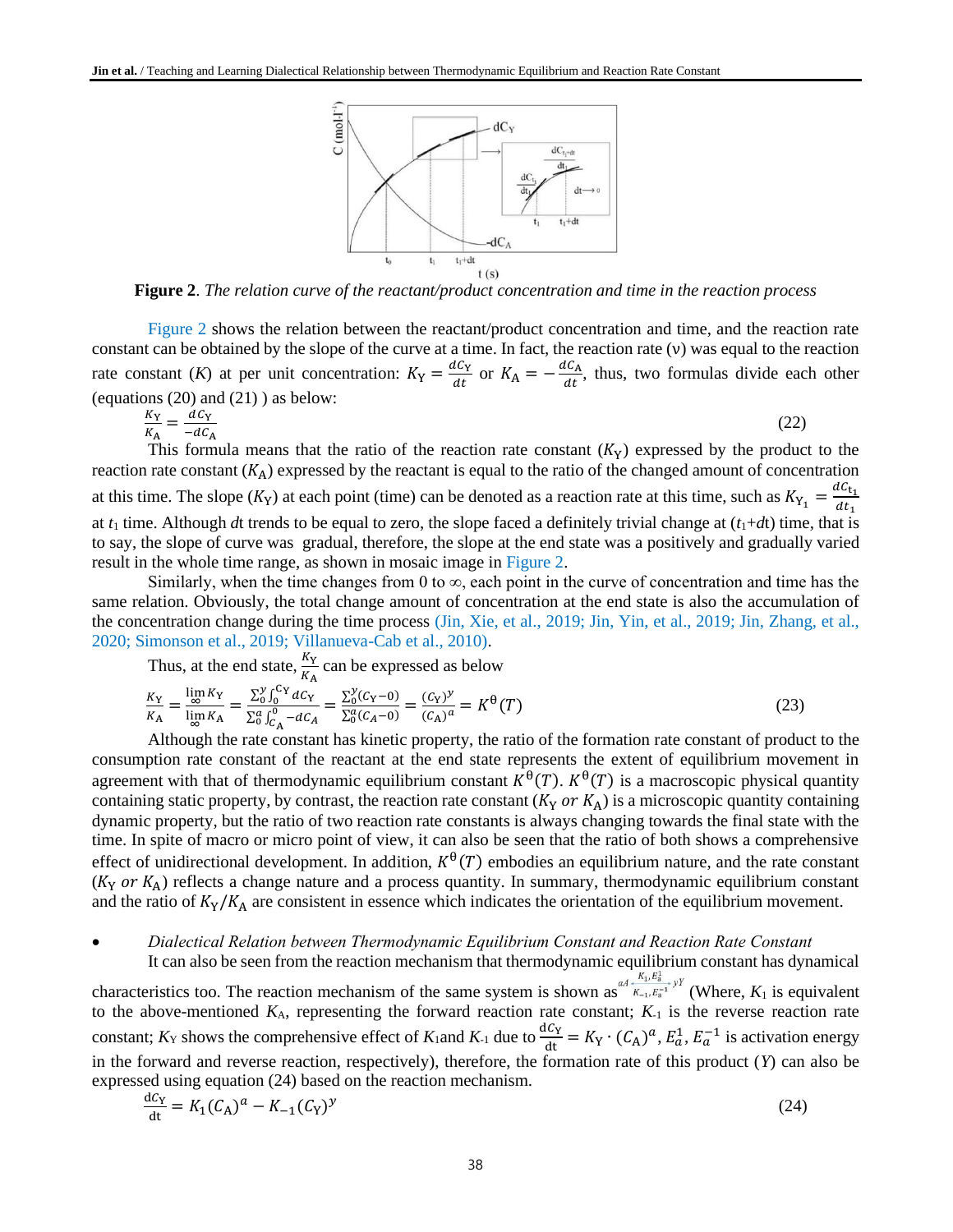When the reaction reaches equilibrium:

$$
\frac{dC_Y}{dt} = K_1(C_A)^a - K_{-1}(C_Y)^y = 0
$$
\nThe introduction of  $K_c$ :

\n
$$
K_c = \frac{K_1}{K_{-1}} = \frac{(C_Y)^y}{(C_A)^a}
$$
\nIn addition, the new equation can be obtained by combining the formula (23) with (26), moreover,  $K_1 = K_A$ .

So, 
$$
K^{\theta}(T) = \frac{K_Y}{K_A} = \frac{K_Y}{K_C K_{-1}}
$$
 (27)

 $K^{\theta}(T)$  contains the characteristics of microscopic dynamics due to the effect of  $K_c$  or  $K_{-1}$ , at the same time, showing the degree of equilibrium state movement. The essential unity of both is also reflected in the consistency of the energy properties of  $E_a$  and  $\Delta H$ . Figure 3 indicates the relation of activation energy and reaction enthalpy in the forward and reverse reaction, and it is obvious that the reaction enthalpy can be obtained from activation energy:  $\Delta H = E_a^1 - E_a^{-1}$ .

Although reaction enthalpy and activation energy are different forms of energy, both are the same in essence because they can affect the reaction of a system as an important factor. As mentioned before, both reaction enthalpy and activation energy are the important factors affecting the reaction rate, and this is that because the essential cause is attributed to the transition of electrons at different energy levels (Jin, Easton, Yin, et al., 2018; Jin et al., 2015; Yoon, 2014). When an electron transits from an energy level of a ground state to an energy level of an excited state, this molecule becomes an activated molecule. Activation energy is the energy absorbed by ordinary molecules when a large number of ordinary molecules transfer into activated molecules, therefore, the reaction enthalpy is exactly the sum of the activation energy difference of the forward and reverse reactions of a large number of molecules, as shown in the Fig. 3.

According to Arrhenius equation: 
$$
k_1 = A_1 \cdot e^{-\frac{E_0^1}{RT}}
$$
;  $k_{-1} = A_{-1} \cdot e^{-\frac{E_0^{-1}}{RT}}$   
So, the above equation (26) can be changed to  $K_c = \frac{K_1}{K_{-1}} = \frac{A_1 \cdot e^{-\frac{E_0^1}{RT}}}{A_{-1} \cdot e^{-\frac{E_0^{-1}}{RT}}} = A_0 e^{-\frac{(E_0^1 - E_0^{-1})}{RT}} = A_0 e^{-\frac{\Delta_r H_m^{\theta}}{RT}}$ , (A<sub>0</sub>,

*A*1, and *A*-1 is pre-exponential factor, respectively), which precisely corresponds to that of the isobaric Van't Hoff equation (13) due to the same form. Obviously, there are the same equilibrium properties for  $K_c$  and  $K^{\theta}(T)$  at standard pressure condition. However,  $K_c$  is microscopic kinetic quantity and  $K^{\theta}(T)$  is macroscopic thermodynamic quantity with dynamic characteristics, which is the main difference.



**Figure 3**. *The relation of activation energy and reaction enthalpy in the forward and reverse reaction*

In short, there exists an organic connection of Arrhenius equation to the isobaric Van't Hoff equation, and this organic connection presents a dialectical relationship through the thermodynamic equilibrium constant and reaction rate constant (Jinhong Fu et al., 2005; Gilbert & Treagust, 2009; Simonson et al., 2019). On the one hand, the dialectical relationship indicates some unity characteristics: both constant reflect the change of reaction extent (rate) with the change of temperature from different perspectives, on the other hand, the dialectical relationship indicates some contradiction characteristics: one constant is chemical thermodynamics, independent of time and macroscopic limit, the other is chemical kinetics, dependent of time and microscopic course. The activation energy and reaction enthalpy are also a pair of dialectically unified physical quantities, and they have a common origin which all reflect the inherent properties of the reacted substance in the closed system.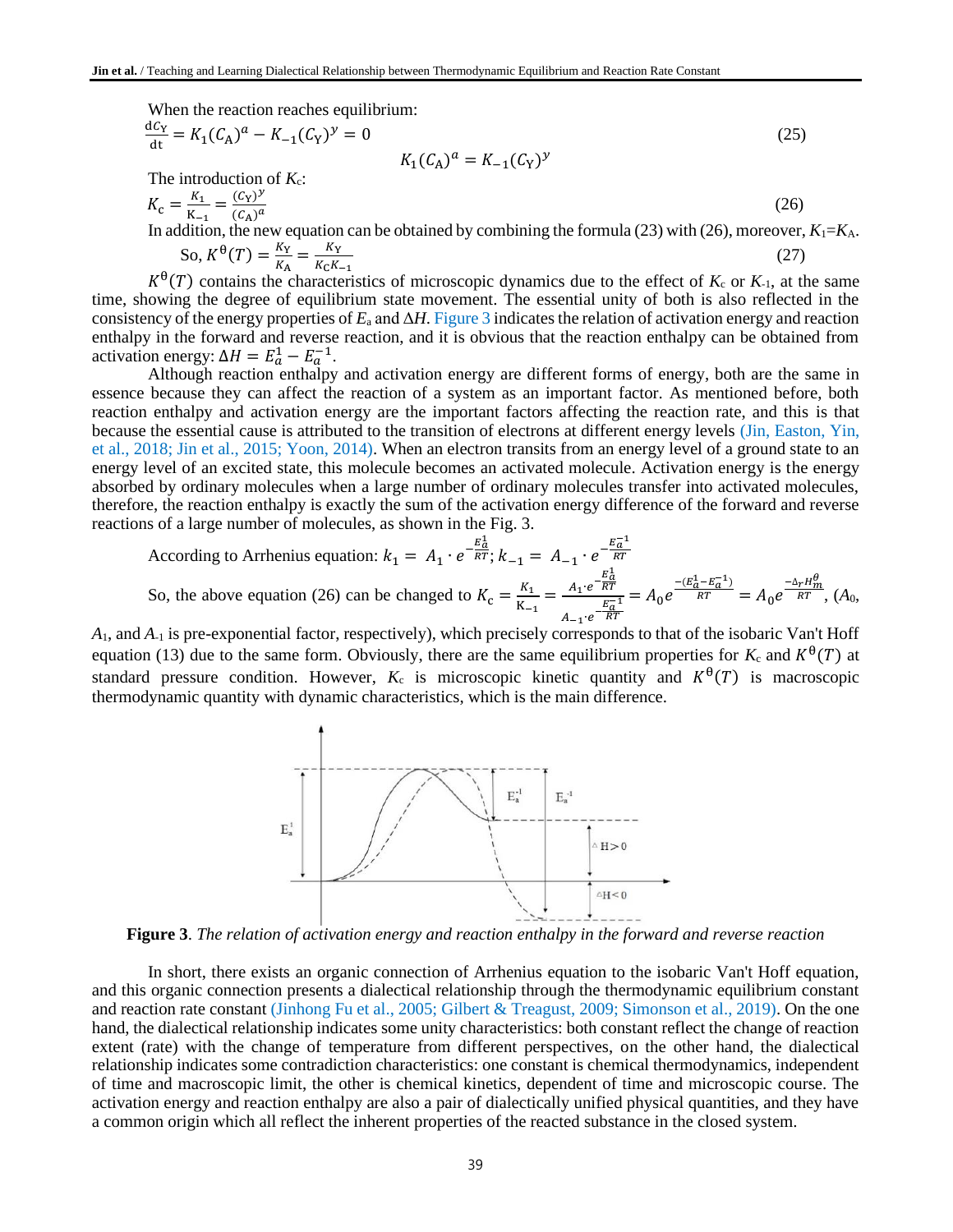Our findings are consistent with the discussion of literatures (Kim et al., 2014; Mack & Towns, 2016; Sözbilir, 2004), showing that the learning difficulties can be improved through the analysis of problems and the adoption of an appropriate learning method.

#### **Conclusion**

The dialectical relation between thermodynamic equilibrium constant and reaction rate constant was presented through contrast method, firstly, both physical quantities have the same forms in the isobaric Van't Hoff equation and Arrhenius equation, showing the similar trend with the increase of temperature. Moreover, the connotation of thermodynamic equilibrium constant and the ratio of two reaction rate constants was consistent. On one hand, they all represented the reaction extent forward the end state; on the other hand, the thermodynamic equilibrium constant contained the characteristics of microscopic dynamics. Moreover, it can be seen as the gradually accumulated effect of both reaction rate constants in a long range of time. However, they still showed obvious differences, for example, thermodynamic equilibrium constant was static and macroscopic quantity, and reaction rate constant was dynamic and microscopic quantity. The reaction enthalpy and activation energy were closely related to each other and the essential nature of energy.

Finally, it is hoped that the findings of this research would provide the support for better grasp of theoretical knowledge and also provide reference for learning similar knowledge such as equilibrium state and reversible processes, partial molar quantity and chemical potential, etc. The application of the method is an interesting subject for future research and implications for research and practice, which would help students to analyze and solve problems in practical work.

## **Acknowledgement**

This work was supported by the construction projects of Scientific Research Fund of Shandong Agriculture and Engineering University (sgybsjj2021-01)

#### **Conflict of Interest**

The authors state that no conflict of interest is present in this paper.

#### **References**

- Acosta-Cabronero, J., Williams, G. B., Pengas, G., & Nestor, P. J. (2010). Absolute diffusivities define the landscape of white matter degeneration in Alzheimer's disease. *Brain, 133*(2), 529-539. <https://doi.org/10.1093/brain/awp257>
- Asnin, L. D., & Stepanova, M. V. (2018). Van't Hoff analysis in chiral chromatography. *Journal of separation science, 41*(6), 1319-1337.<https://doi.org/10.1002/jssc.201701264>
- Batiot, B., Rogaume, T., Richard, F., Luche, J., Collin, A., Guillaume, E., & Torero, J. L. (2021). Origin and Justification of the Use of the Arrhenius Relation to Represent the Reaction Rate of the Thermal Decomposition of a Solid. *Applied Sciences, 11*(9), 4075.<https://doi.org/10.3390/app11094075>
- Carter, C. S., & Brickhouse, N. W. (1989). What makes chemistry difficult? Alternate perceptions. *Journal of Chemical Education, 66*(3), 223-225.<https://doi.org/10.1021/ed066p223>
- Fu, J., Ji, J., Yuan, W., & Shen, J. (2005). Construction of anti-adhesive and antibacterial multilayer films via layer-by-layer assembly of heparin and chitosan. *Biomaterials, 26*(33), 6684-6692. <https://doi.org/10.1016/j.biomaterials.2005.04.034>
- Fu, J., Zhang, C., Liu, T., & Liu, J. (2020). Room temperature liquid metal: its melting point, dominating mechanism and applications. *Frontiers in Energy, 14*(1), 81-104.<https://doi.org/10.1007/s11708-019-0653-8>
- Gilbert, J. K., & Treagust, D. F. (2009). Towards a coherent model for macro, submicro and symbolic representations in chemical education. In *Multiple representations in chemical education* (pp. 333-350). Springer. [https://doi.org/10.1007/978-1-4020-8872-8\\_15](https://doi.org/10.1007/978-1-4020-8872-8_15)
- Jin, T., Easton, C. D., Tang, Y., Yin, H., & Hao, X. (2018). Nitrogen-doped graphene oxide monoliths crosslinked by short chain aliphatic amines. *Journal of hazardous materials, 357*, 100-108. <https://doi.org/10.1016/j.jhazmat.2018.05.051>